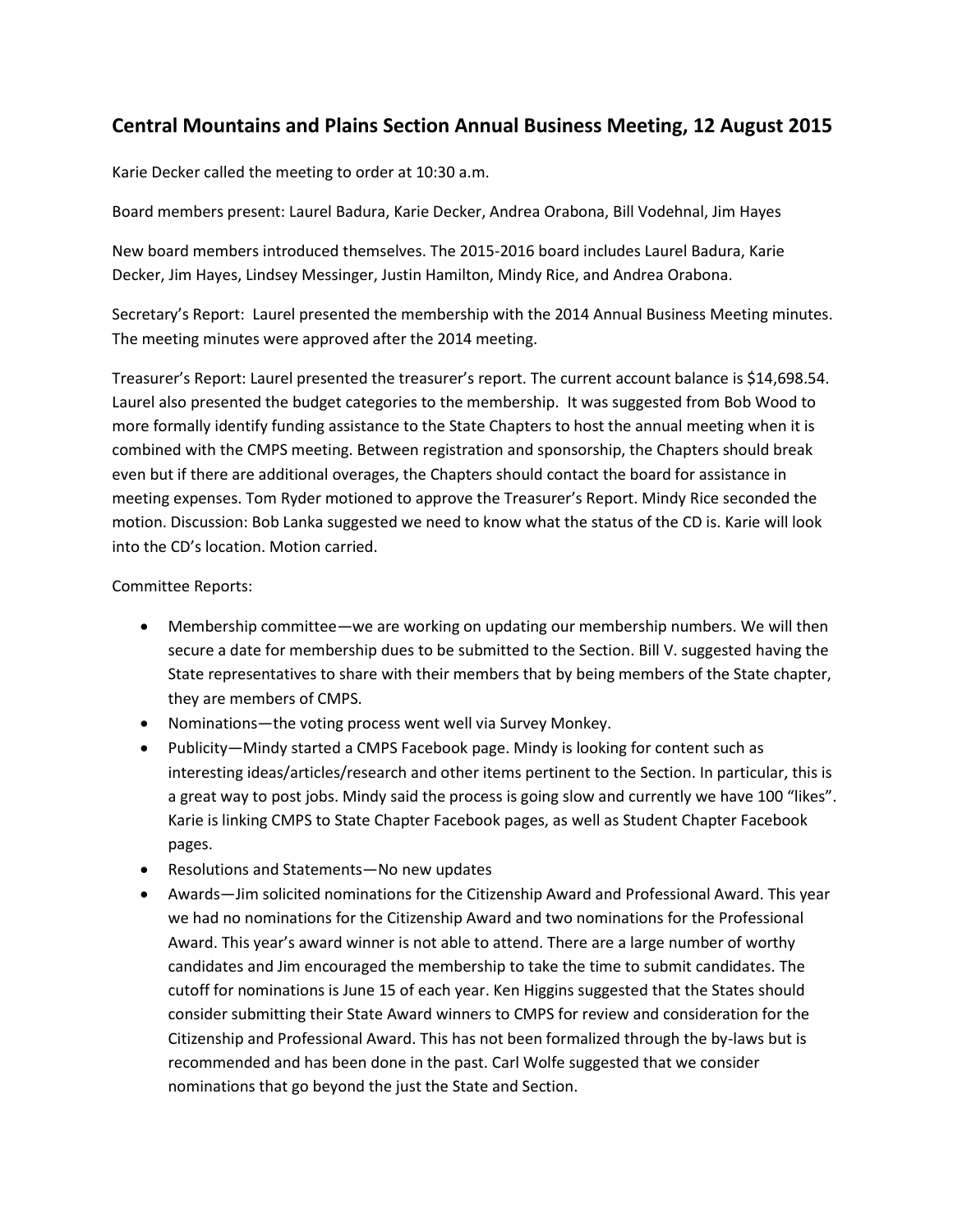Old Business:

- CMPS Section Representative Report—Bob Lanka gave the Council activities report.
- By-Laws Changes—no changes were suggested.
	- $\circ$  Karie brought about the topic of income through the annual meetings. The board recommended that this remain flexible. Some States like the flexibility because participation may be variable and income generated may be variable from year to year. The States shouldn't incur financial burden through meetings. Jim would like the States to keep in mind that communication with the Section should be early and often to help smooth the way as the meeting is planned.
- Conservation Affairs Network—CAN is meant to increase the communication between the States, Sections, and National. Bill has been organizing monthly conference calls between the States and the Section. Bill would like to enable all States to organize information about conservation affairs through media.

New Business:

- The new officers introduced themselves at the start of the meeting. Andrea moved to "destroy" the survey monkey virtual ballots. Bill V. seconded the motion. Motion carried.
- State Updates—Karie asked for updates in advance of the meeting and will compile the information and send it to Section members. There was no information offered from the floor.
- Wayne W. Sandfort Student Travel Grant—We received 18 applications for the Student Travel Grant. We moved the deadline earlier to allow students to plan for travel and the Board has not yet decided who the recipients are.
- The 2016 Annual Meeting will be held in Colorado. Mindy will let her State Chapter know.
- 2015-2016 State Chapter Annual Meeting Dates—Karie would like the dates for those meetings so she may attend. Colorado is usually the second week of February (no date determined yet), Kansas is February 4, 2016, Wyoming is December 1-3 (joint meeting between WYTWS and WLCI), Nebraska's is March 8-10<sup>th</sup>, 2016 (50<sup>th</sup> Anniversary)
- Newsletter—Amanda Hicks served as our Newsletter Editor and has graduated and moved on. We are in search of a new Editor for the Section. Please contact Karie if you're interested.

Other New Business:

- Tom notified the group that National has joined forces with John Hopkins University. Tom suggested that there needs to be more information distributed about the role of State Wildlife Agencies in wildlife management. Tom is currently writing a 16-chapter book about this very topic and plans on submitting this to John Hopkins by the end of November. The goal is for the book to be available by Spring 2016.
- Lindsey is the Section Representative for CMPS for The Wildlife Professional and is taking information from our States to include in the issues throughout the year.
- Ken suggested that there could be a gun raffle or other door prizes to include at the business meeting so that more of the younger members stay for the business meeting.